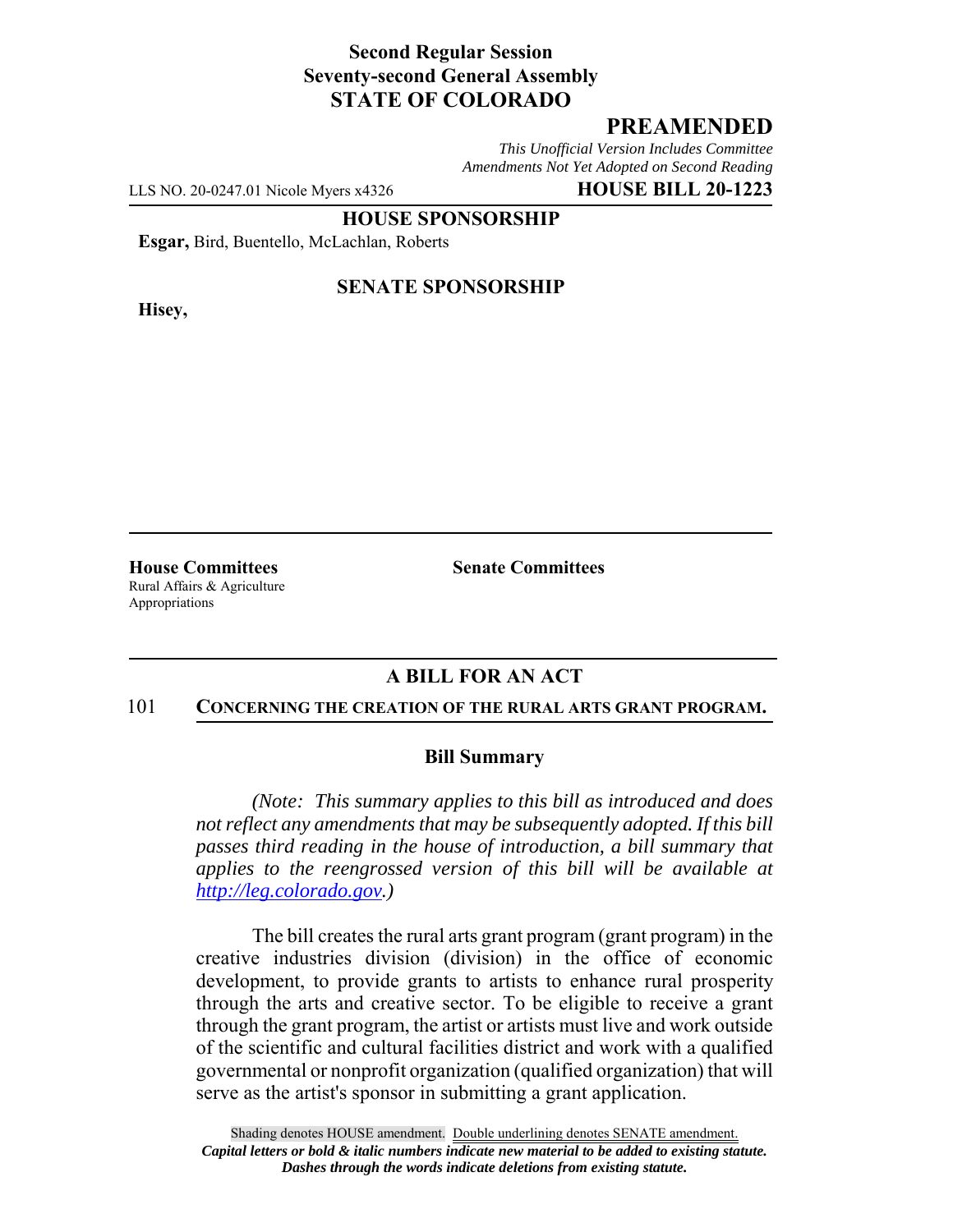The division is required to implement and administer the grant program and award grants from the money annually appropriated by the general assembly for the grant program. The division is also required to promulgate rules for the implementation and administration of the grant program.

The bill specifies the information that must be included in a grant application. The council on creative industries is required to review the applications and award grants based on specified criteria. Grant recipients may use the money received through the grant program for projects that advance the artistic and cultural goals of rural communities and their economies, projects that will enhance their community's culture, or projects that provide incentive for cross-community collaborations and that have the potential to contribute to the acceptance and consideration of differing perspectives.

The division is required to disburse awarded grants to the qualified organization, which shall ensure that the grant money is available to the artist or artists for the purposes specified in the grant application. The qualified organization may use up to 5% of the total amount of grant money awarded for administrative costs associated with the grant.

Each qualified organization that receives a grant shall, in partnership with the artist or artists who worked on the project, submit a report regarding the use of the grant money to the division after the completion of the project for which the grant money was used. The division is required to submit an annual summarized report to the general assembly regarding the grant program.

1 *Be it enacted by the General Assembly of the State of Colorado:*

2 **SECTION 1.** In Colorado Revised Statutes, **add** 24-48.5-316 as

3 follows:

4 **24-48.5-316. Rural arts grant program - cash fund -** 5 **definitions.** (1) **Definitions.** AS USED IN THIS SECTION, UNLESS THE 6 CONTEXT OTHERWISE REQUIRES:

7 (a) "GRANT PROGRAM" MEANS THE RURAL ARTS GRANT PROGRAM 8 CREATED IN THIS SECTION.

9 (b) "QUALIFIED ORGANIZATION" MEANS A COMMUNITY 10 ORGANIZATION THAT IS LOCATED OUTSIDE OF THE SCIENTIFIC AND 11 CULTURAL FACILITIES DISTRICT CREATED IN ARTICLE 13 OF TITLE 32 THAT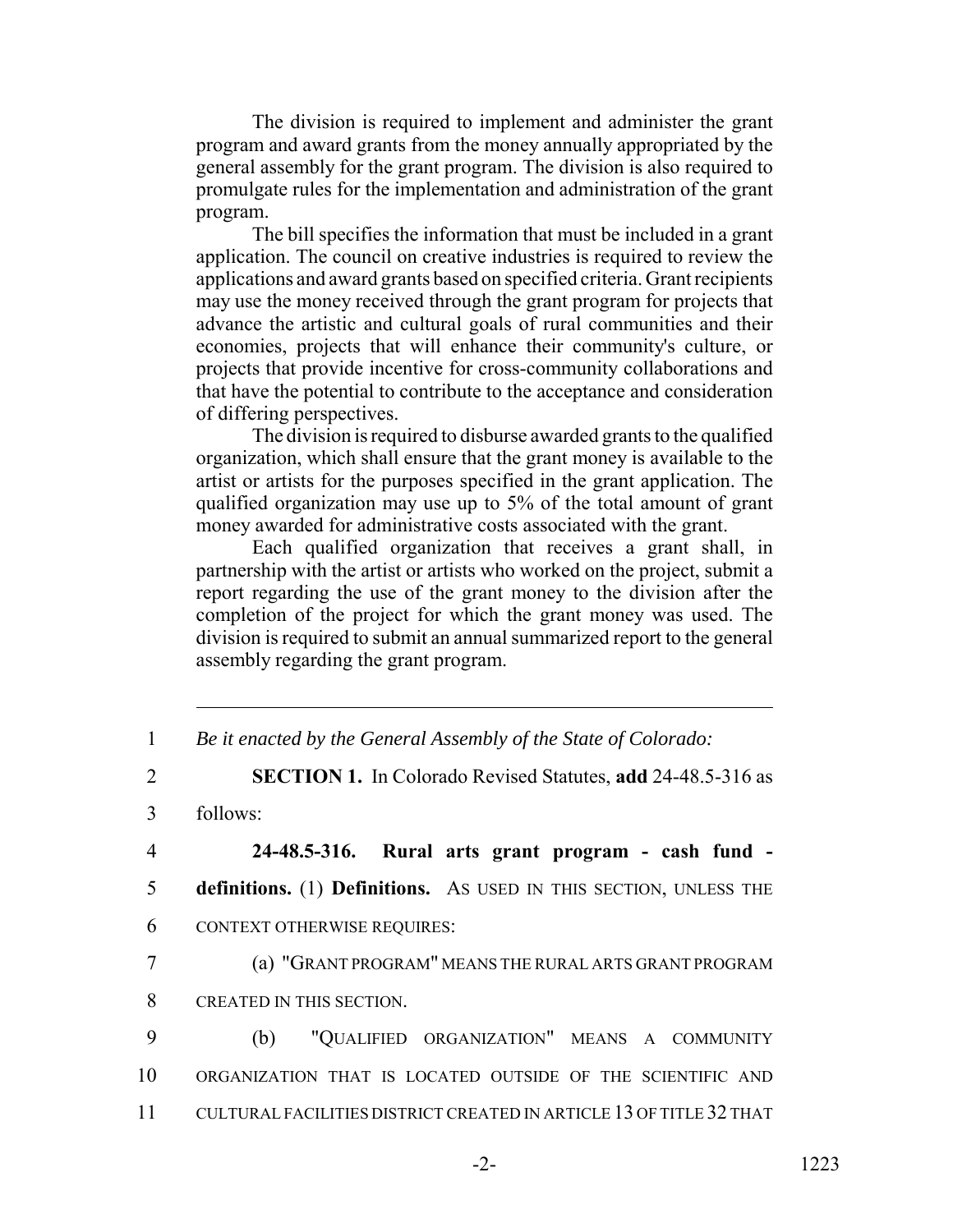IS EITHER A GOVERNMENTAL ORGANIZATION OR A REGISTERED NONPROFIT ORGANIZATION UNDER SECTION 501(c)(3) OF THE FEDERAL "INTERNAL REVENUE CODE OF 1986", AS AMENDED, AND THAT IS PARTNERING WITH ONE OR MORE ARTISTS, AS THEIR SPONSOR, TO APPLY FOR A GRANT PURSUANT TO THIS SECTION.

 (2) **Creation of grant program.** (a) THERE IS HEREBY CREATED IN THE DIVISION THE RURAL ARTS GRANT PROGRAM TO PROVIDE GRANTS TO ARTISTS WHO SATISFY THE CRITERIA IN SUBSECTION (2)(b) OF THIS SECTION TO ENHANCE RURAL PROSPERITY THROUGH THE ARTS AND 10 CREATIVE SECTOR BY:

 (I) PROVIDING LEADERSHIP FOR THE STATE'S CREATIVE SECTOR TO 12 BENEFIT RURAL COMMUNITIES;

(II) CAPITALIZING ON EXISTING REGIONAL CULTURAL ASSETS;

 (III) BUILDING THE STATE'S CULTURAL AND CREATIVE PARTNERSHIP INFRASTRUCTURE;

 (IV) DEVELOPING LOCAL TALENT AND HUMAN CAPITAL WITH CREATIVE SKILLS; AND

 (V) CREATING AN ENVIRONMENT THAT IS FRIENDLY TO INVESTMENT AND INNOVATION.

20 (b) TO BE ELIGIBLE TO RECEIVE A GRANT THROUGH THE GRANT PROGRAM, THE ARTIST OR ARTISTS MUST:

**(I) LIVE AND WORK OUTSIDE OF THE SCIENTIFIC AND CULTURAL** 23 FACILITIES DISTRICT CREATED IN ARTICLE 13 OF TITLE 32;

 (II) WORK WITH A QUALIFIED ORGANIZATION THAT WILL SERVE AS THE ARTIST'S SPONSOR IN SUBMITTING A GRANT APPLICATION; AND

(III) WORK WITH THE QUALIFIED ORGANIZATION TO COMPLETE A

GRANT APPLICATION WITHOUT ANY ASSISTANCE FROM HIRED GRANT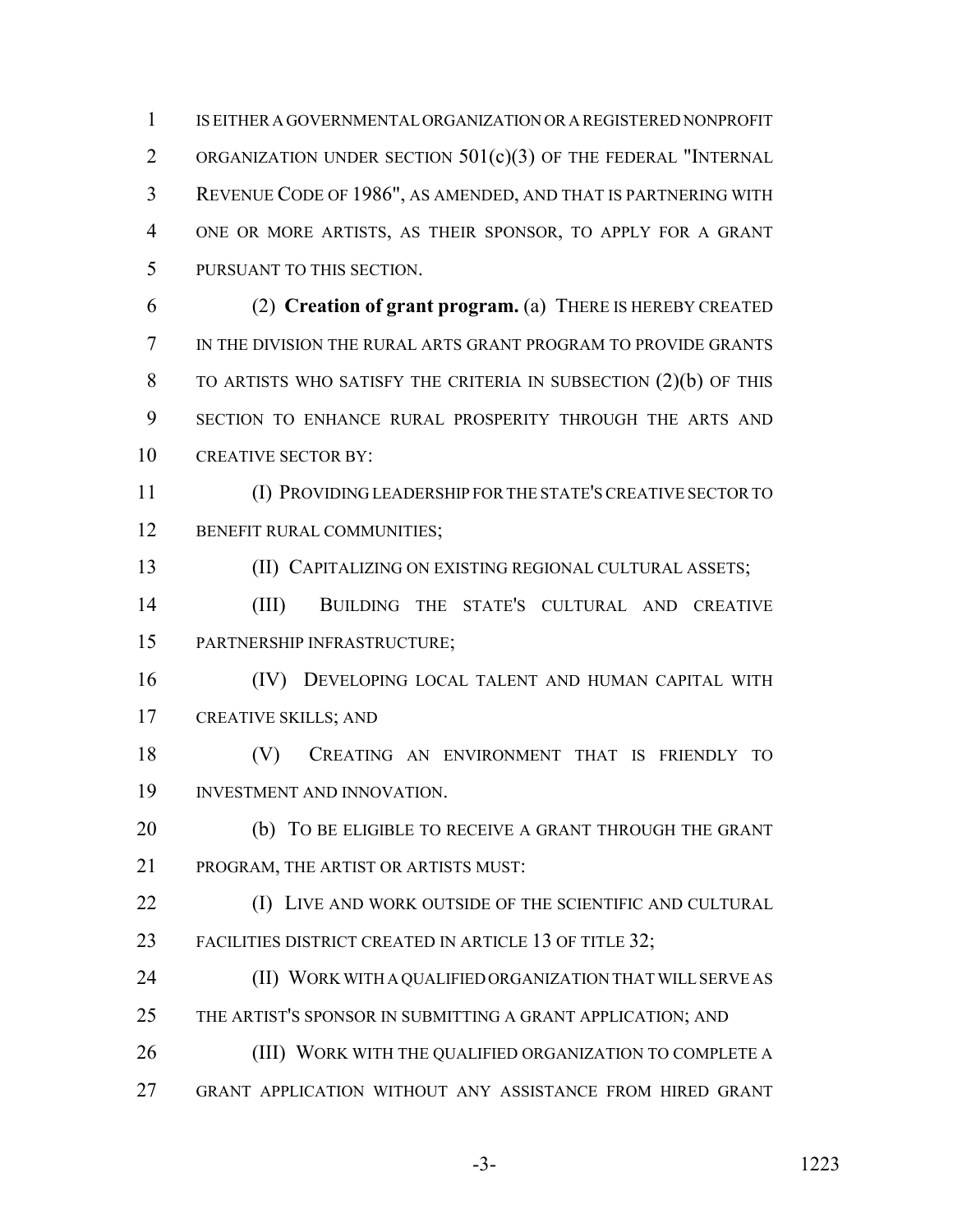WRITERS FROM AN OUTSIDE AGENCY.

 (c) THE DIVISION SHALL IMPLEMENT AND ADMINISTER THE GRANT PROGRAM AND, SUBJECT TO AVAILABLE APPROPRIATIONS, SHALL AWARD GRANTS AS PROVIDED IN THIS SECTION. GRANTS SHALL BE PAID OUT OF MONEY ANNUALLY APPROPRIATED BY THE GENERAL ASSEMBLY FOR THE GRANT PROGRAM AS PROVIDED IN SUBSECTION (5) OF THIS SECTION.

 (d) THE DIVISION SHALL CREATE POLICIES AND PROCEDURES REQUIRED FOR THE IMPLEMENTATION AND ADMINISTRATION OF THE GRANT PROGRAM AND SHALL PUBLISH THE POLICIES AND PROCEDURES ON 10 ITS WEBSITE. AT A MINIMUM, THE POLICIES AND PROCEDURES MUST SPECIFY THE TIME FRAMES FOR APPLYING FOR GRANTS, THE FORM OF THE GRANT PROGRAM APPLICATION, THE TIME FRAMES FOR DISTRIBUTING GRANT MONEY, AND THE REPORTING REQUIREMENTS FOR GRANT RECIPIENTS.

 (3) **Application criteria and awards.** (a) TO RECEIVE A GRANT, ONE OR MORE ARTISTS MUST SUBMIT AN APPLICATION TO THE COUNCIL IN ACCORDANCE WITH RULES PROMULGATED BY THE DIVISION. AT A MINIMUM, THE APPLICATION MUST INCLUDE THE FOLLOWING INFORMATION:

20 (I) THE PURPOSE FOR WHICH GRANT MONEY WOULD BE USED AND HOW IT WILL ENHANCE RURAL PROSPERITY THROUGH THE ARTS AND CREATIVE SECTOR;

**(II)** THE IMPACT THAT THE PROJECT FOR WHICH GRANT MONEY WOULD BE USED WILL HAVE ON THE REGION;

 (III) WHETHER THE PROJECT FOR WHICH THE GRANT WILL BE USED IS A COLLABORATIVE PROJECT BETWEEN THE ARTIST OR ARTISTS AND THE QUALIFIED ORGANIZATION, AND, IF SO, THE PERCENTAGE OF AWARDED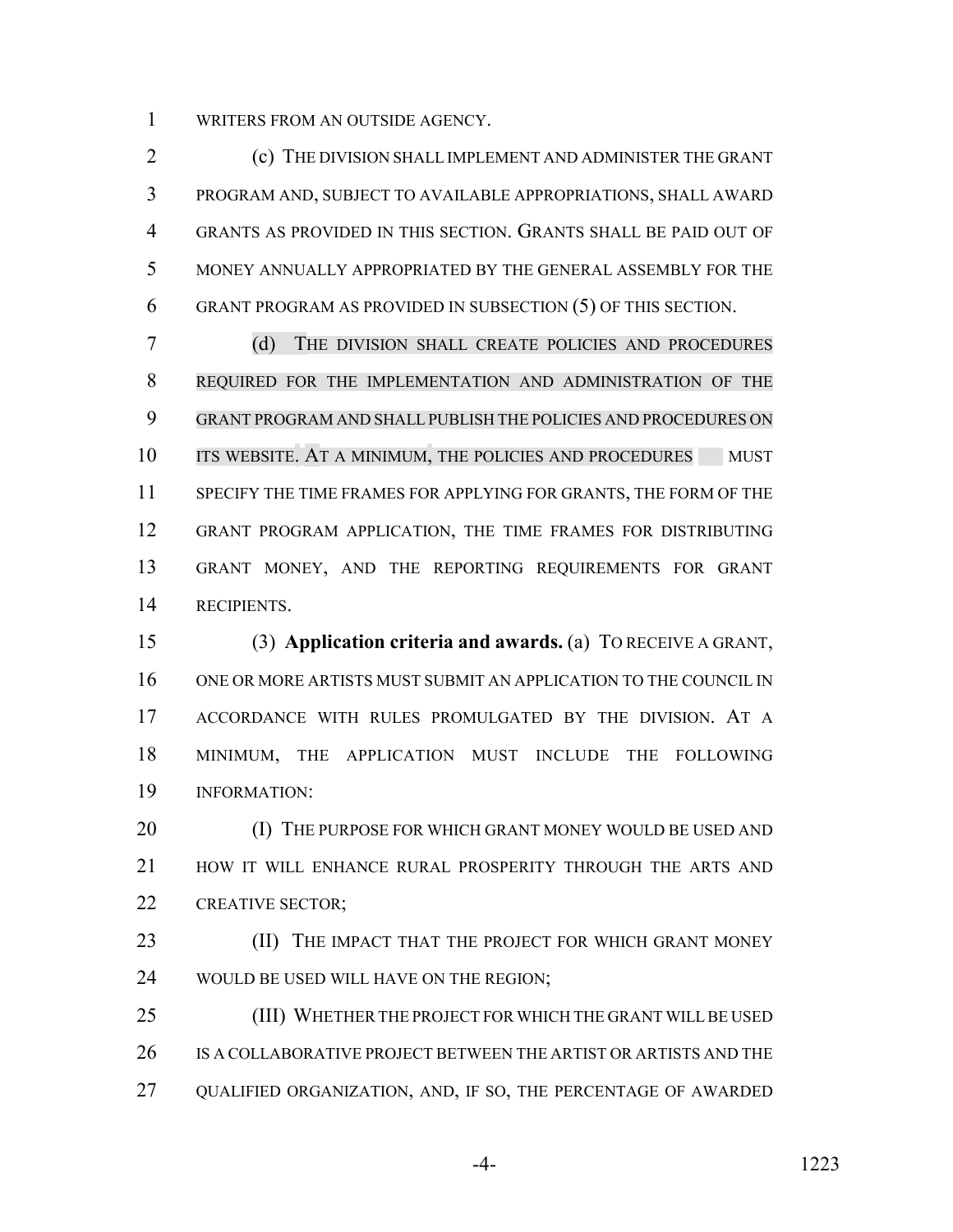GRANT MONEY THAT IS PROPOSED TO BE USED BY THE ARTIST OR ARTISTS AND THE PERCENTAGE PROPOSED TO BE USED BY THE QUALIFIED ORGANIZATION; EXCEPT THAT THE QUALIFIED ORGANIZATION SHALL NOT USE MORE THAN TEN PERCENT, AFTER ANY AMOUNT HAS BEEN SUBTRACTED FOR ADMINISTRATIVE COSTS PURSUANT TO SUBSECTION (3)(d)(II) OF THIS SECTION;

 (IV) THE GENERAL COLLABORATIVE NATURE OF THE QUALIFIED ORGANIZATION WITH ARTISTS IN THEIR RURAL COMMUNITY; AND

 (V) THE ANTICIPATED ADMINISTRATIVE COSTS THAT WILL BE INCURRED BY THE QUALIFIED ORGANIZATION IN SERVING AS THE SPONSOR FOR AN ARTIST OR ARTISTS FOR THE GRANT PROGRAM.

 (b) THE COUNCIL SHALL REVIEW THE APPLICATIONS RECEIVED PURSUANT TO THIS SECTION. IN AWARDING GRANTS, THE COUNCIL SHALL CONSIDER THE FOLLOWING:

 (I) THE NATURE OF THE PROJECT FOR WHICH THE GRANT MONEY WILL BE USED;

 (II) THE EXTENT TO WHICH THE PROJECT WILL SUPPORT THE STATE'S RURAL CREATIVE SECTOR AND BENEFIT THE RURAL COMMUNITY 19 IN WHICH THE ARTIST LIVES OR IN WHICH THE PROJECT OCCURS;

20 (III) THE EXTENT TO WHICH THE PROJECT WILL CAPITALIZE ON EXISTING REGIONAL CULTURAL ASSETS;

**(IV)** THE EXTENT TO WHICH THE PROJECT WILL BUILD THE STATE'S 23 CULTURAL AND CREATIVE PARTNERSHIP INFRASTRUCTURE;

**(V)** THE EXTENT TO WHICH THE PROJECT WILL DEVELOP LOCAL TALENT AND HUMAN CAPITAL WITH CREATIVE SKILLS;

26 (VI) THE EXTENT TO WHICH THE PROJECT WILL CREATE AN 27 ENVIRONMENT THAT IS FRIENDLY TO INVESTMENT AND INNOVATION;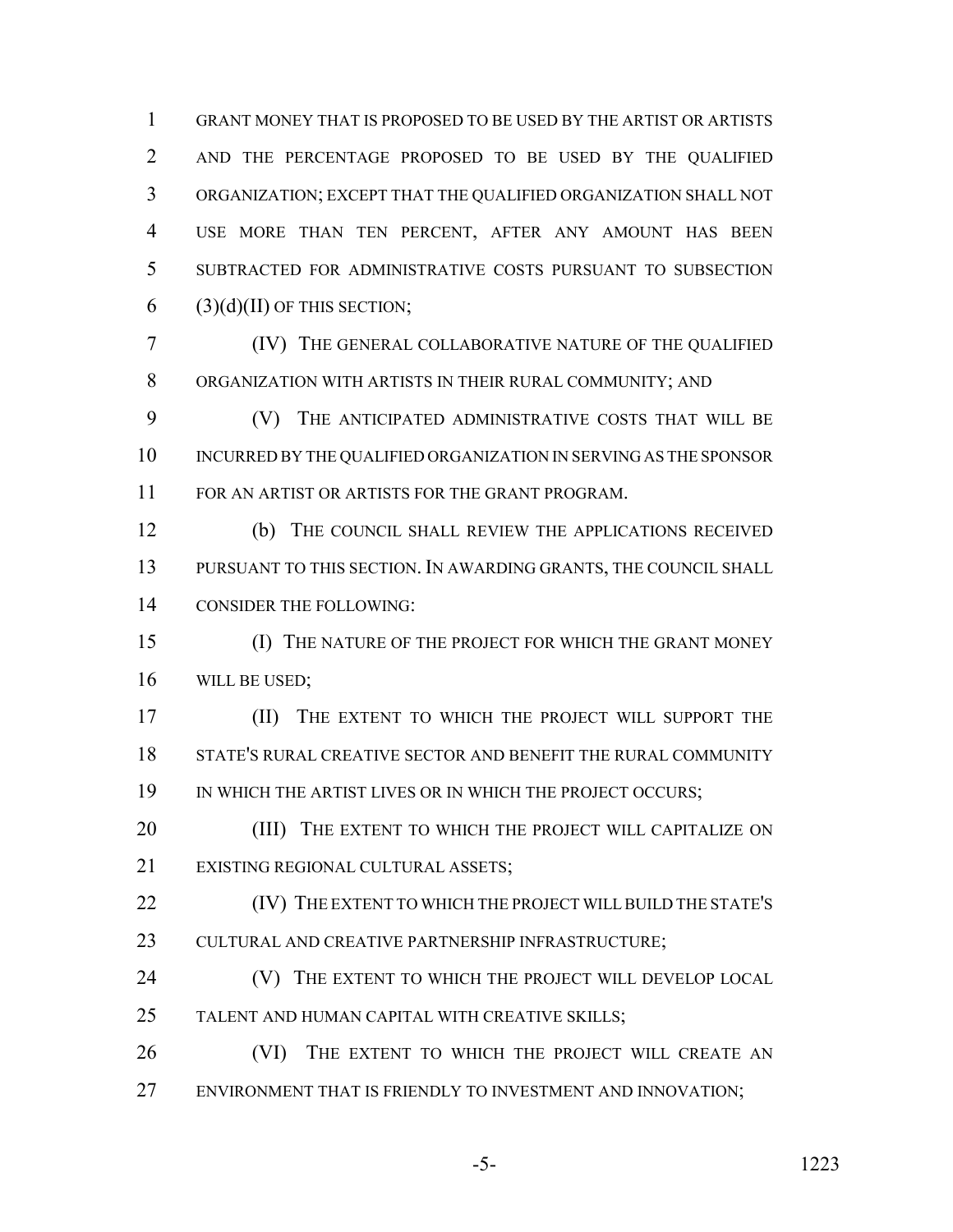(VII) THE EXTENT TO WHICH THE GRANT MONEY WILL BE USED TO FOSTER POSITIVE CHANGE IN THE COMMUNITY IN WHICH THE ARTIST LIVES OR IN WHICH THE PROJECT OCCURS; AND

 (VIII) ANY OTHER CRITERIA DEEMED APPROPRIATE BY THE COUNCIL.

 (c) GRANT RECIPIENTS MAY USE THE MONEY RECEIVED THROUGH THE GRANT PROGRAM FOR THE FOLLOWING PURPOSES:

 (I) FOR PROJECTS THAT ADVANCE THE ARTISTIC AND CULTURAL GOALS OF RURAL COMMUNITIES AND THEIR ECONOMIES, INCLUDING BUT NOT LIMITED TO ART INSTALLATIONS, EXHIBITS, AND NEW WORKS OF ART; (II) FOR PROJECTS THAT ENHANCE THEIR COMMUNITY'S CULTURE; OR

 (III) FOR PROJECTS THAT PROVIDE INCENTIVE FOR CROSS-COMMUNITY COLLABORATIONS AND THAT HAVE THE POTENTIAL TO CONTRIBUTE TO THE ACCEPTANCE AND CONSIDERATION OF DIFFERING PERSPECTIVES.

 (d) (I) SUBJECT TO AVAILABLE APPROPRIATIONS, THE DIVISION SHALL AWARD GRANTS AS PROVIDED IN THIS SECTION. THE DIVISION SHALL DISTRIBUTE THE GRANT MONEY WITHIN THIRTY DAYS AFTER THE COUNCIL AWARDS THE GRANTS. GRANTS SHALL BE DISBURSED TO THE 21 OUALIFIED ORGANIZATION, WHICH SHALL ENSURE THAT THE GRANT 22 MONEY IS AVAILABLE TO THE ARTIST OR ARTISTS FOR THE PURPOSES 23 SPECIFIED IN THE GRANT APPLICATION.

**(II) THE QUALIFIED ORGANIZATION MAY USE UP TO FIVE PERCENT**  OF THE TOTAL AMOUNT OF GRANT MONEY AWARDED PURSUANT TO THIS SECTION FOR ADMINISTRATIVE EXPENSES ASSOCIATED WITH THE GRANT. THE QUALIFIED ORGANIZATION SHALL REFLECT SUCH ADMINISTRATIVE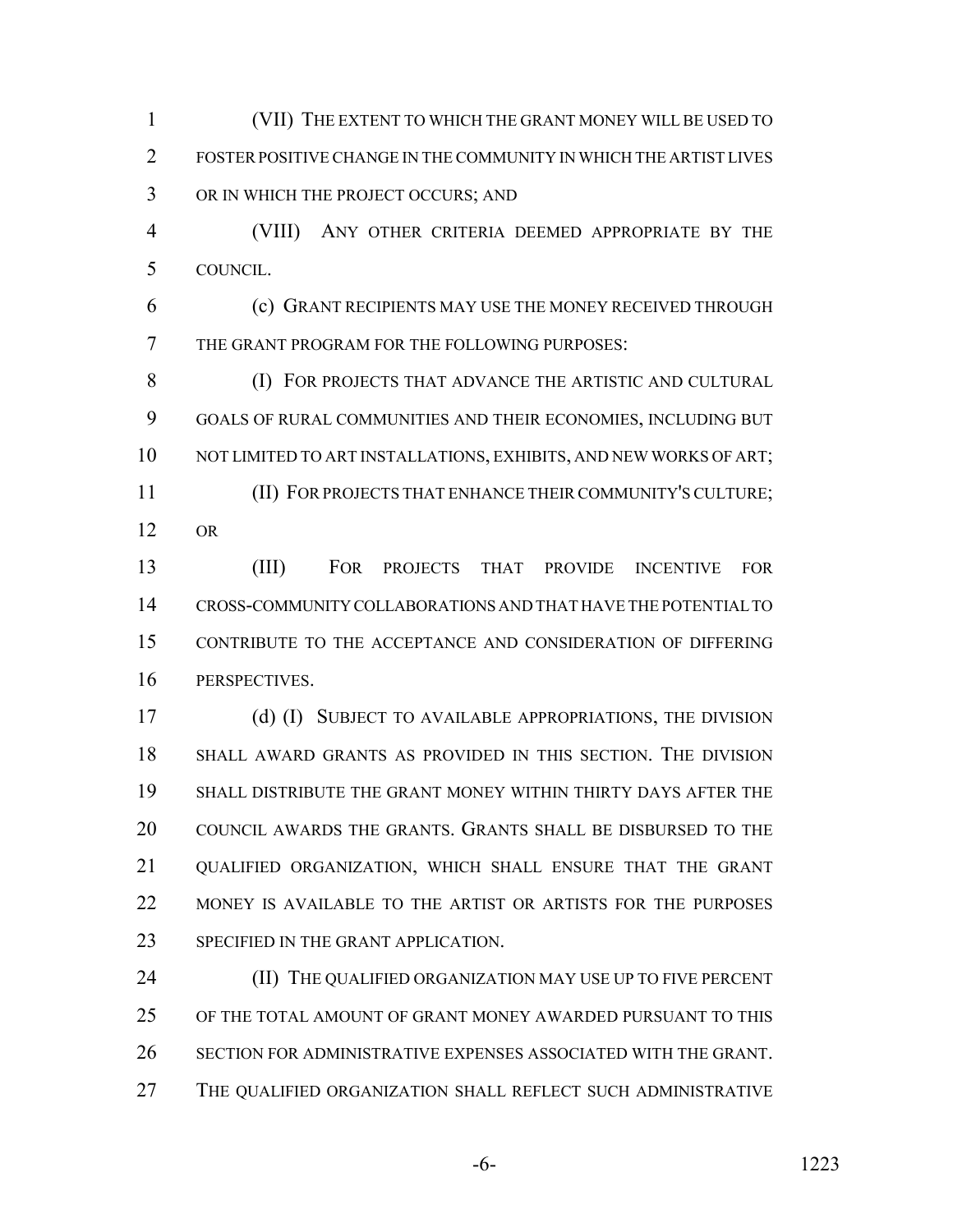COSTS IN ITS BUDGET.

 (III) WITHIN THIRTY DAYS OF THE COMPLETION OF A PROJECT FOR WHICH A GRANT WAS AWARDED, THE QUALIFIED ORGANIZATION SHALL RETURN TO THE DIVISION ANY GRANT MONEY THAT WAS NOT USED FOR THE PROJECT OR FOR ADMINISTRATIVE EXPENSES ASSOCIATED WITH THE PROJECT. THE DIVISION MAY USE ANY MONEY RETURNED PURSUANT TO THIS SUBSECTION (3)(d)(III) FOR PURPOSES OF THE GRANT PROGRAM.

 (e) THE COUNCIL SHALL ENSURE THAT GRANTS ARE AWARDED TO A DIVERSE GROUP OF ARTISTS AND QUALIFIED ORGANIZATIONS. ANY ARTIST AND THE QUALIFIED ORGANIZATION WITH WHICH THE ARTIST SUBMITS THE GRANT APPLICATION SHALL BE INCLUSIVE AND, IN ANY PROGRAM OR PROJECT CONDUCTED BY THE GRANT RECIPIENT, SHALL NOT DISCRIMINATE BASED ON RACE, COLOR, NATIONAL ORIGIN, RELIGION, SEX, MARITAL STATUS, FAMILY OR PARENTAL STATUS, MILITARY OR VETERAN STATUS, PHYSICAL OR MENTAL DISABILITY, INCOME DERIVED FROM A PUBLIC ASSISTANCE PROGRAM, OR POLITICAL BELIEFS.

 (4) **Reporting requirements.** (a) WITHIN ONE YEAR OF RECEIVING GRANT MONEY PURSUANT TO THIS SECTION OR WITHIN NINETY DAYS AFTER THE COMPLETION OF THE PROJECT FOR WHICH THE GRANT MONEY WAS AWARDED, WHICHEVER IS EARLIER, EACH QUALIFIED ORGANIZATION THAT RECEIVES A GRANT SHALL, IN PARTNERSHIP WITH THE ARTIST OR ARTISTS WHO WORKED ON THE PROJECT, SUBMIT A REPORT 23 REGARDING THE USE OF THE GRANT MONEY TO THE DIVISION. THE REPORT SHALL INCLUDE THE INFORMATION SPECIFIED BY THE POLICIES AND 25 PROCEDURES CREATED BY THE DIVISION, IN ACCORDANCE WITH 26 SUBSECTION (2)(d) OF THIS SECTION, AND AT A MINIMUM SHALL INCLUDE: **(I)** AN ELECTRONIC PORTFOLIO OF THE WORK THAT WAS

-7- 1223

$$
-7 -
$$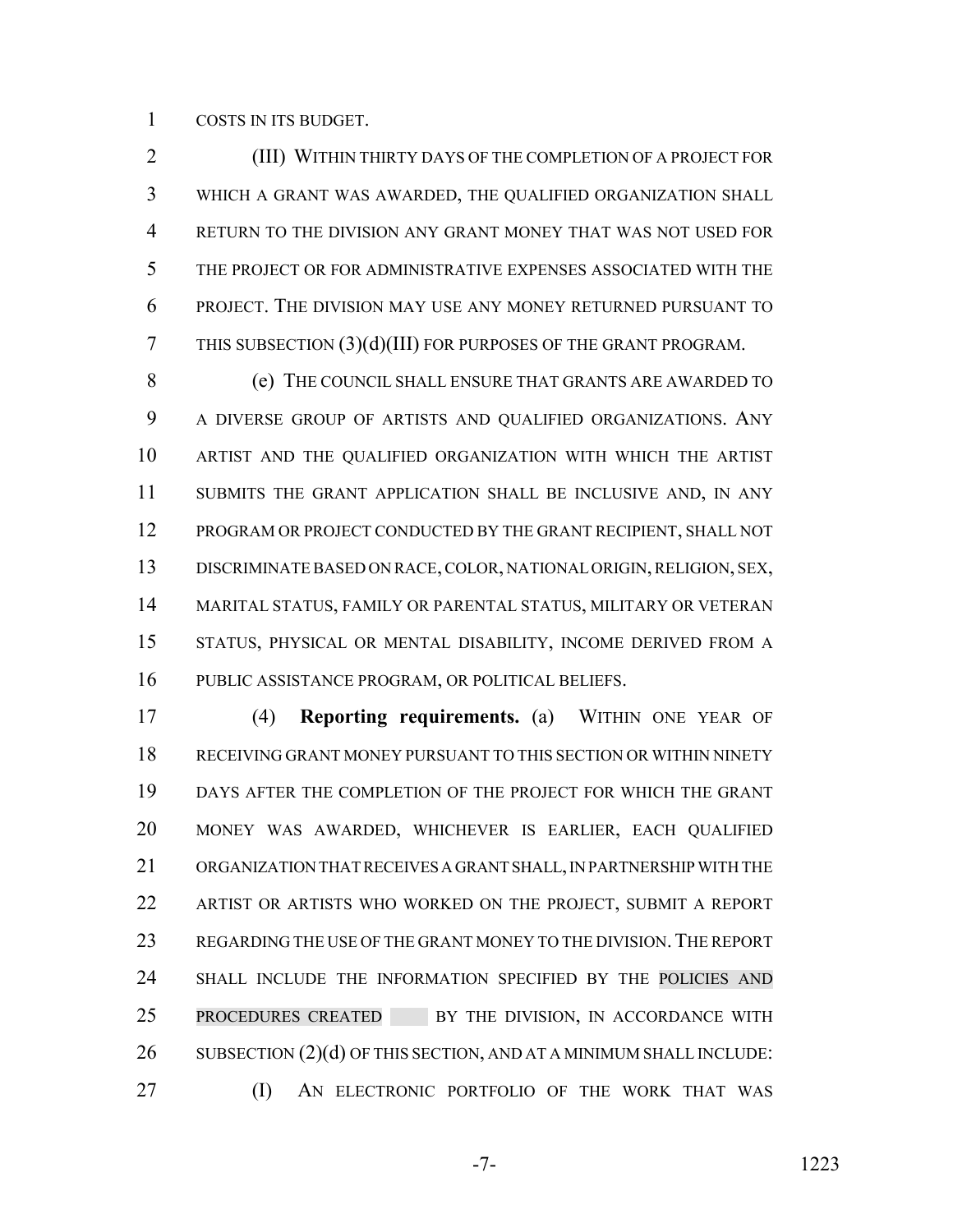ACCOMPLISHED USING THE GRANT MONEY AWARDED PURSUANT TO THE GRANT PROGRAM; AND

 (II) A COMPLETE ACCOUNTING OF HOW THE GRANT MONEY WAS USED BY THE QUALIFIED ORGANIZATION AND THE ARTIST OR ARTISTS THAT WERE AWARDED THE GRANT.

 (b) THE COUNCIL SHALL NOT AWARD A GRANT TO A QUALIFIED ORGANIZATION OR ARTIST THAT PREVIOUSLY RECEIVED A GRANT BUT DID 8 NOT SUBMIT A REPORT AS REQUIRED BY SUBSECTION (4)(a) OF THIS SECTION.

 (c) ON OR BEFORE JANUARY 1, 2022, AND ON OR BEFORE JANUARY 11 1 EACH YEAR THEREAFTER FOR THE DURATION OF THE GRANT PROGRAM, THE DIVISION SHALL SUBMIT A SUMMARIZED REPORT TO THE LOCAL GOVERNMENT COMMITTEES OF THE SENATE AND THE HOUSE OF REPRESENTATIVES, OR ANY SUCCESSOR COMMITTEES, ON THE GRANT PROGRAM. AT A MINIMUM, THE REPORT MUST INCLUDE:

**(I) THE AMOUNT OF GRANT MONEY AWARDED PURSUANT TO THE** 17 GRANT PROGRAM IN THE PAST FISCAL YEAR;

 (II) A LIST OF QUALIFIED ORGANIZATIONS THAT RECEIVED GRANTS PURSUANT TO THE GRANT PROGRAM IN THE LAST FISCAL YEAR;

20 (III) A SUMMARY OF THE PURPOSES FOR WHICH THE GRANT MONEY WAS USED BY QUALIFIED ORGANIZATIONS AND ARTISTS IN THE LAST FISCAL YEAR; AND

**(IV)** A SUMMARY OF THE GOALS ACCOMPLISHED AND ACHIEVED THROUGH THE GRANT PROGRAM IN THE LAST FISCAL YEAR.

25 (d) NOTWITHSTANDING SECTION -1-136  $(11)(a)(I)$ , THE REPORTING REQUIREMENTS SET FORTH IN THIS SECTION CONTINUE FOR EACH YEAR OF THE GRANT PROGRAM.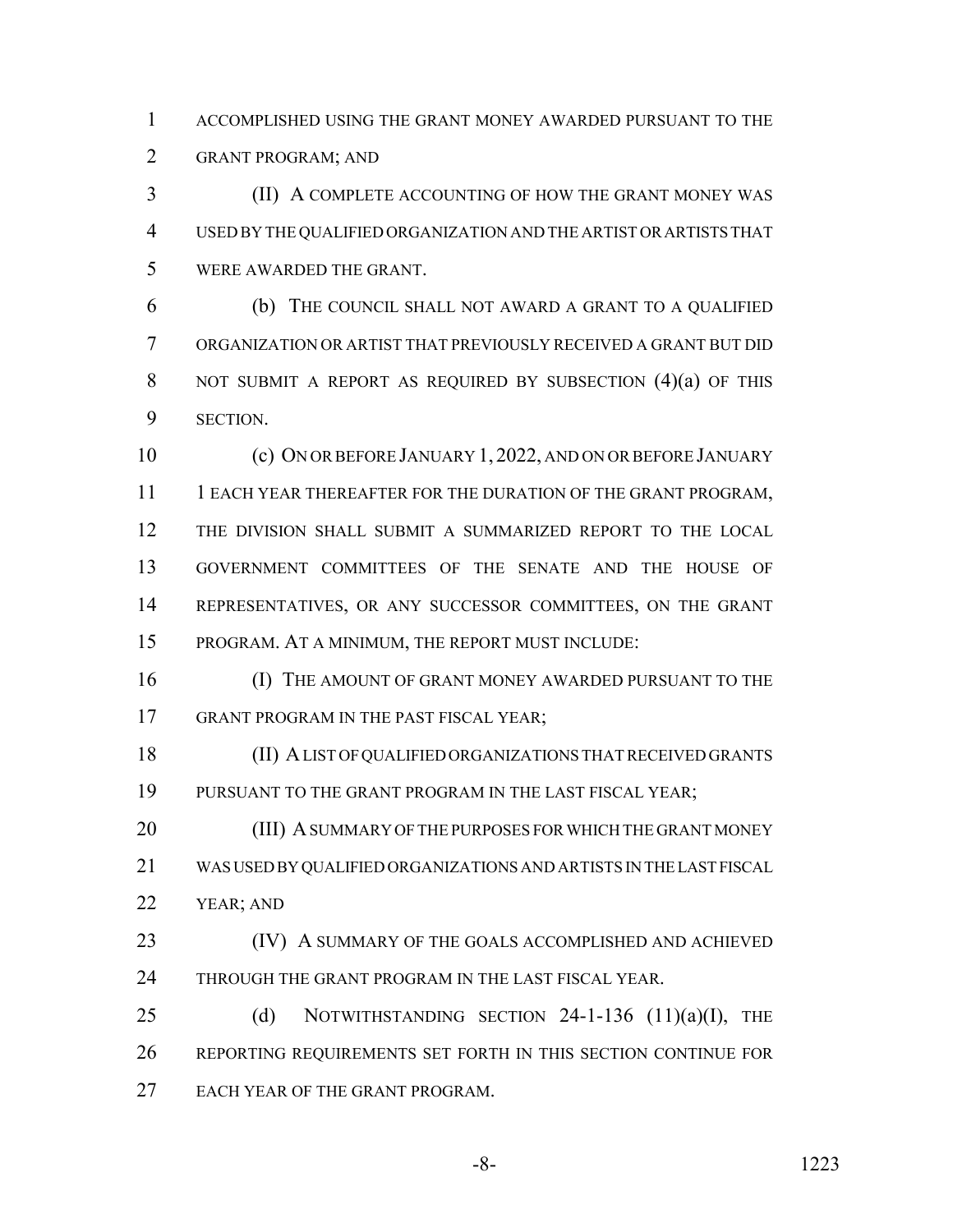(5) **Funding for grant program.** ON JULY 1, 2020, AND ON JULY 1 EACH YEAR THEREAFTER, THE STATE TREASURER SHALL TRANSFER FIFTY THOUSAND DOLLARS FROM THE GENERAL FUND TO THE CREATIVE INDUSTRIES CASH FUND, CREATED IN SECTION 24-48.5-301(2), TO BE USED BY THE DIVISION FOR THE PURPOSES OF THE GRANT PROGRAM.

 **SECTION 2.** In Colorado Revised Statutes, 24-48.5-301, **amend** 7 (2)(a)(IV), (2)(a)(V), (2)(b) introductory portion, (2)(b)(III), and 8 (2)(b)(IV); and **add** (2)(a)(VI) and (2)(b)(V) as follows:

 **24-48.5-301. Creative industries division - creative industries cash fund - creation - definition.** (2) (a) There is hereby created in the state treasury the creative industries cash fund, referred to in this section as the "fund". The fund consists of:

 (IV) Moneys MONEY appropriated to the fund by the general 14 assembly, including, but not limited to, moneys MONEY appropriated for the purpose of providing need-based funding for infrastructure development within creative districts as authorized by section 17 24-48.5-314 (5)(b); and

 (V) Any gifts, grants, or donations from private or public sources that the division is hereby authorized to seek and accept; AND

**(VI) MONEY CREDITED TO THE FUND BY THE STATE TREASURER**  FOR THE PURPOSES OF THE RURAL ARTS GRANT PROGRAM PURSUANT TO SECTION 24-48.5-316.

23 (b) The moneys MONEY in the fund shall be annually appropriated to the division for the operation of the division, and for the following:

 (III) For the purchase of works of art pursuant to the art in public places program, taking into consideration the artist's preliminary site visit, the design fee, the total costs of construction and installation of the work